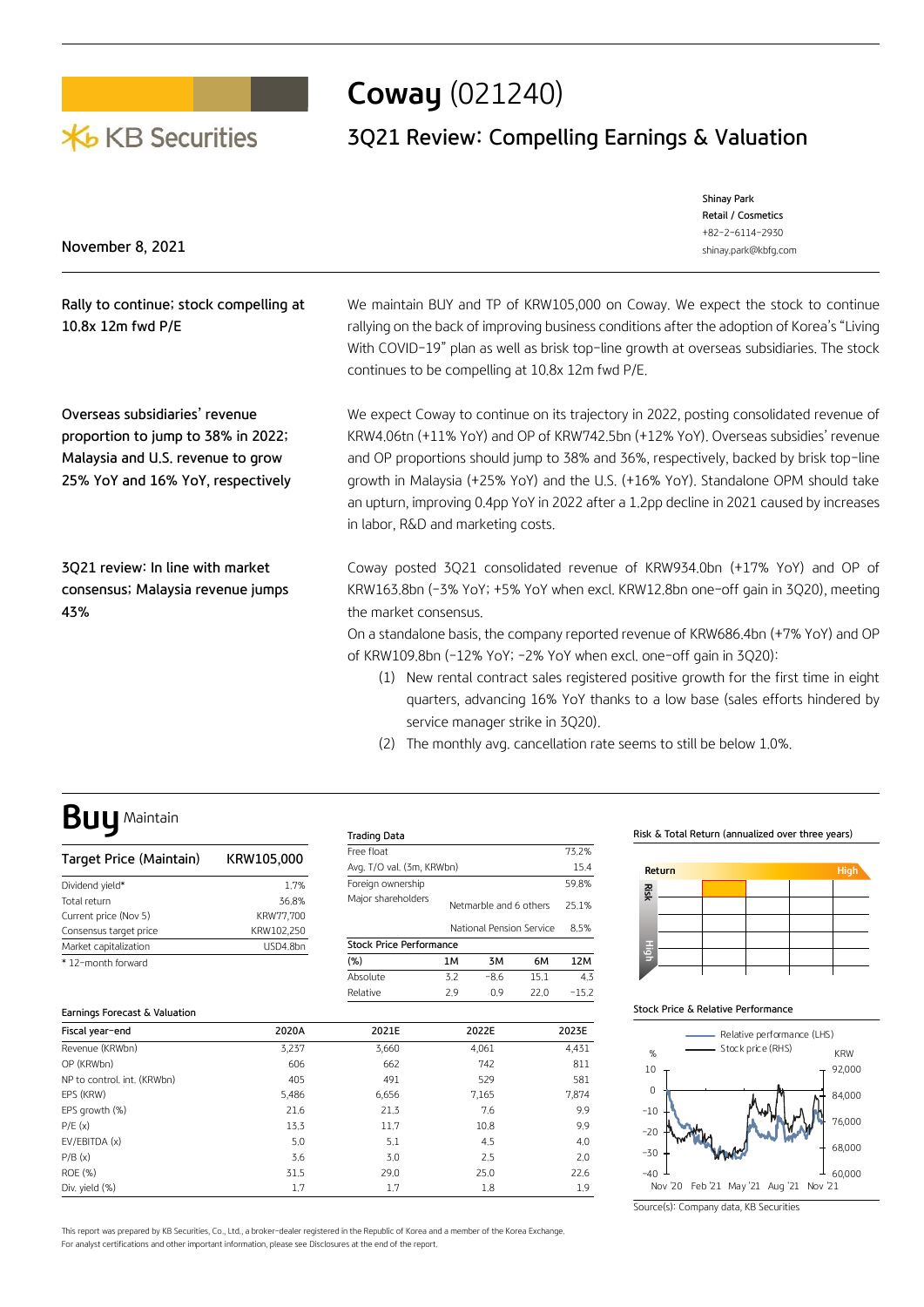- (3) There was a net increase of 84k in no. of rental accounts.
- (4) OPM fell 1.5pp YoY (excl. one-off gains) to 16.0% because of increases in labor and marketing costs and IT investments.

The Malaysia subsidiary, despite its weak top-line performance in July caused by a lockdown, saw revenue and OP grow 43% YoY and 85% YoY, respectively, with OPM improving 5pp YoY to 21%.

The U.S. subsidiary saw revenue climb 12% YoY despite a high base (3Q20 growth: +130% YoY). OP contracted 61%, while OPM normalized to 8% from an exceptionally high 23% in 3Q20.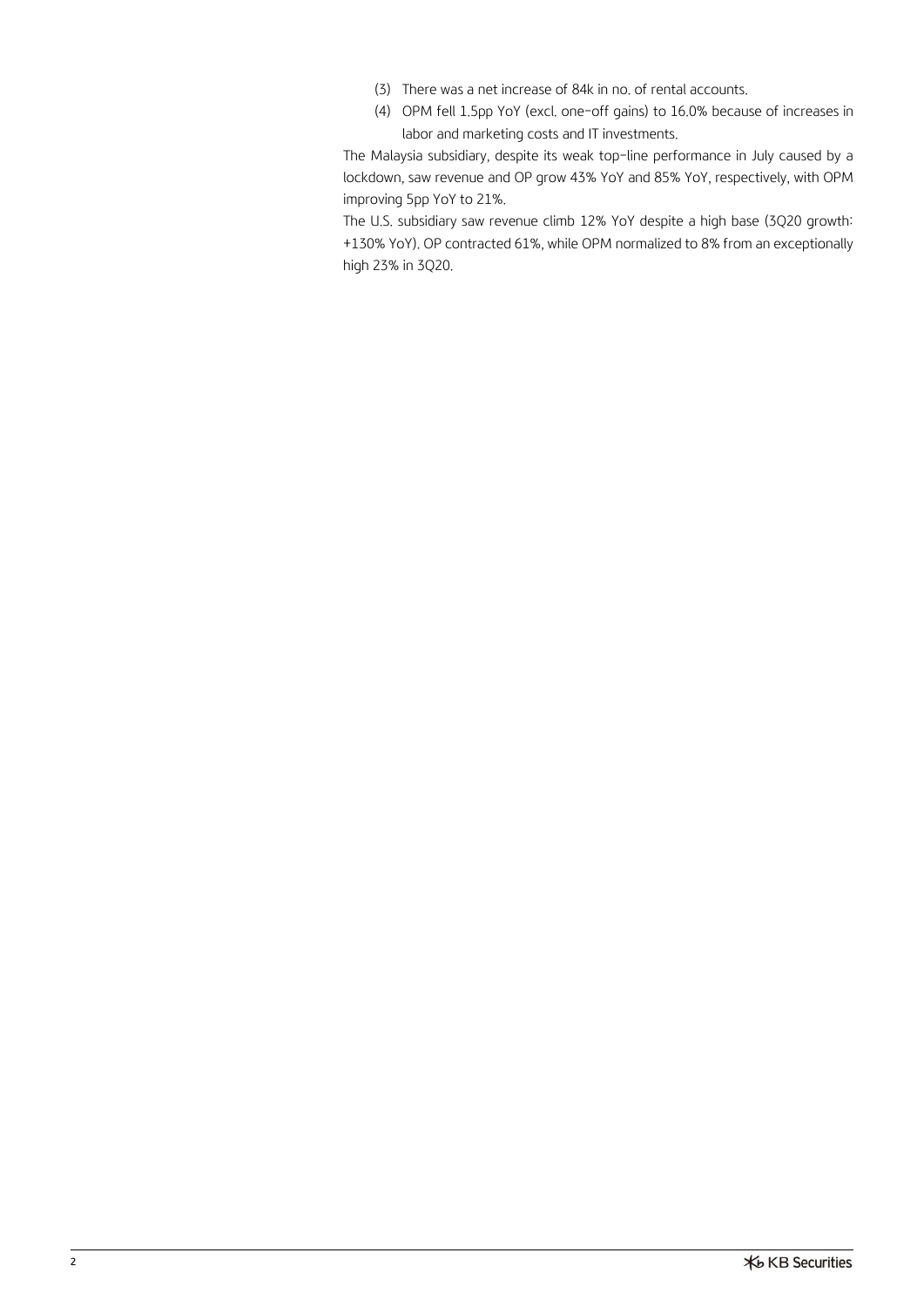# **Investment Opinion & Risks**



# **Revised Earnings Estimates**

| (KRWbn, %)            | Previous |         | Revised |         | Change |        |
|-----------------------|----------|---------|---------|---------|--------|--------|
|                       | 2021E    | 2022E   | 2021E   | 2022F   | 2021E  | 2022E  |
| Revenue               | 3.647.2  | 4.008.2 | 3.660.0 | 4.060.7 | 0.4    | 1.3    |
| OP                    | 681.9    | 772.1   | 662.5   | 742.5   | $-2.9$ | $-3.8$ |
| NP (to control, int.) | 483.4    | 550.5   | 491.4   | 529.7   | 1.7    | -3.8   |

Source(s): KB Securities estimates

## **KB Estimates vs. Consensus**

| (KRWbn, %)            | <b>KB Estimates</b> |         | Consensus      |         | Difference |       |  |
|-----------------------|---------------------|---------|----------------|---------|------------|-------|--|
|                       | 2021E               | 2022F   | 2021F          | 2022F   | 2021E      | 2022E |  |
| Revenue               | 3.660.0             | 4.060.7 | 3.630.7        | 4.009.2 | 0.8        | 1.3   |  |
| OP                    | 662.5               | 742.5   | 651.9          | 7279    | 1.6        | 2.0   |  |
| NP (to control, int.) | 491.4               | 529.7   | 468.4<br>525.5 |         | 4.9        | 0.8   |  |

Source(s): FnGuide, KB Securities estimates

# **Revenue Composition (2020) Earnings Sensitivity Analysis**



Source(s): Company data, KB Securities

# **Peer Group Comparison**

| (KRWbn, x, %)<br>Cap.    | 12m fwd P/E | 2y EPS CAGR | 12m fwd P/B 12m fwd ROE |      | 12m fwd EV/EBITDA | 2y EBITDA CAGR |
|--------------------------|-------------|-------------|-------------------------|------|-------------------|----------------|
| 5,734,2<br>Coway         | 11.0        | 14.3        | 2.53                    | 23.1 | 4.8               | 4.0            |
| 10,996.6<br>Amorepacific | 37.4        | 221.0       | 2.63                    | 7.0  | 12.3              | 19.9           |
| 19.194.8<br>LG H&H       | 23.1        | 9.2         | 3.57                    | 15.4 | 11.5              | 5.2            |

Source(s): KB Securities estimates

### **Base-case scenario: Catalysts**

1) 2020-23 domestic revenue CAGR at 5% 2) 2020-23 overseas revenue CAGR at 27%

#### **Bull-case scenario: Upside risks**

1) 2020-23 domestic revenue CAGR above 5% 2) 2020-23 overseas revenue CAGR above 27%

### **Bear-case scenario: Downside risks**

1) 2020-23 domestic revenue CAGR below 5% 2) 2020-23 overseas revenue CAGR below 27%

# **Valuation & Target Price Calculation**

- 1) Valuation method: Discounted cash flow model
- 2) Target price calculation: 6.72% WACC; 2.1% TGR
- 3) Target price range: KRW65,000 – KRW115,000

4) Valuation at target price: 14.6x 12m fwd implied P/E, 3.42x P/B

| (% )                  | EPS change |        |
|-----------------------|------------|--------|
|                       | 2021F      | 2022F  |
| +1pp in interest rate | $-06$      | $-0.5$ |
| +1pp in FX rate       | $+0.3$     | $+0.3$ |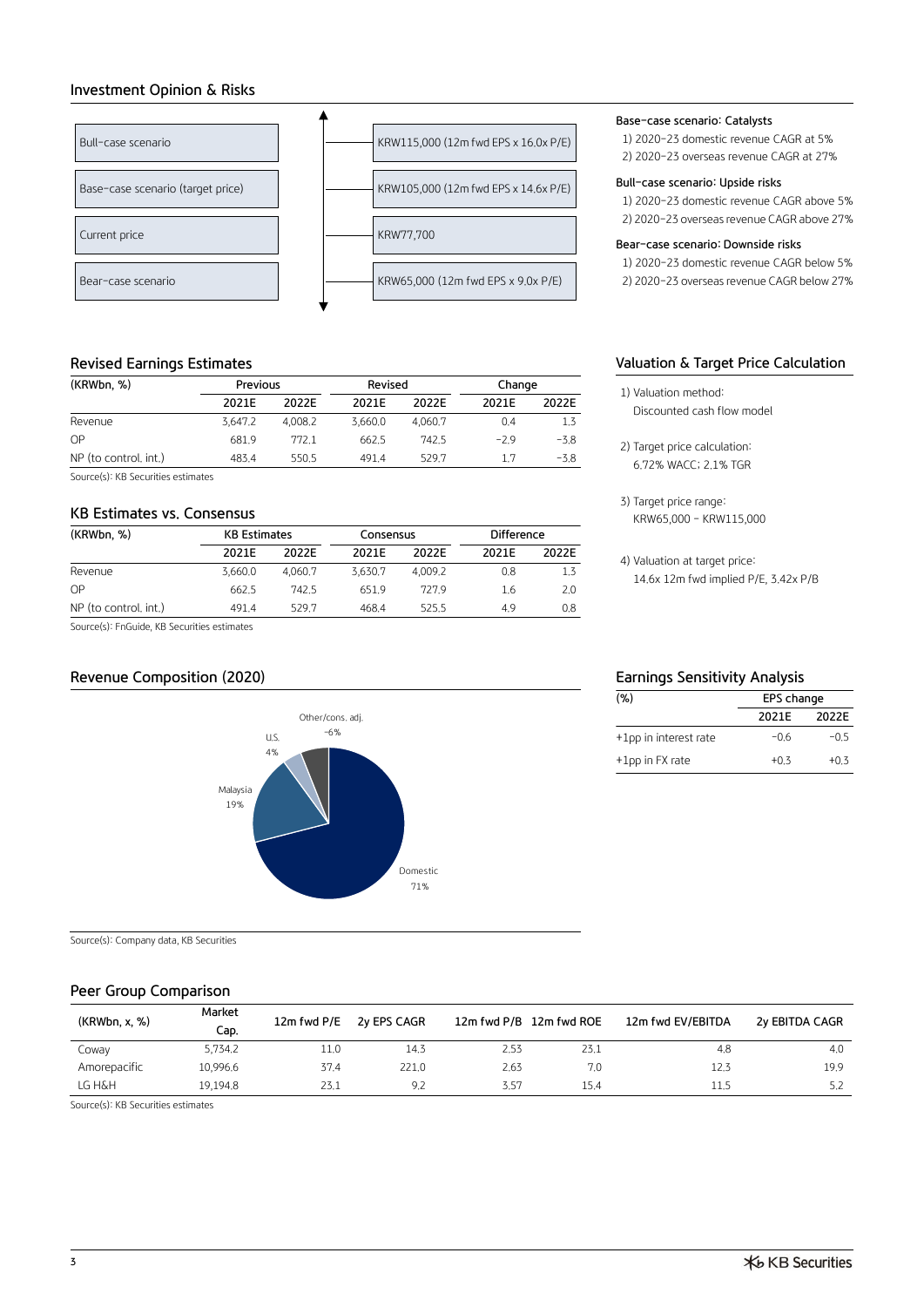# **Table 1. 3Q21 Results (consolidated)**

| (KRWbn)        | 3Q21P | 3020  | YoY (%) | <b>2Q21</b> | $QoQ$ $(\%)$<br>Consensus |       | Diff. $(\%)$ | <b>KB Estimate</b> | Diff. $(\%)$ |
|----------------|-------|-------|---------|-------------|---------------------------|-------|--------------|--------------------|--------------|
| Revenue        | 934.0 | 800.4 | 16.7    | 905.4       | 3.2                       | 915.6 | 2,0          | 921.4              | 1.4          |
| OP             | 163.8 | 168.6 | $-2.9$  | 166.4       | $-1.6$                    | 170.2 | $-3.7$       | 175.9              | $-6.9$       |
| EBT            | 185.8 | 149.2 | 24.5    | 159.9       | 16.2                      | 164.1 | 13.2         | 167.2              | 11.1         |
| <b>NP</b>      | 136.5 | 116.8 | 16.8    | 115.9       | 17.8                      | 120.7 | 13.1         | 123.7              | 10.3         |
| OPM (%)        | 17.5  | 21.1  |         | 18.4        |                           | 18.6  |              | 19.1               |              |
| EBT margin (%) | 19.9  | 18.6  |         | 17.7        |                           | 17.9  |              | 18.1               |              |
| NPM (%)        | 14.6  | 14.6  |         | 12,8        |                           | 13.2  |              | 13.4               |              |

Source(s): Company data, FnGuide, KB Securities estimates

# **Table 2. Earnings Estimate Revisions**

| (KRWbn)                    |                       |         | Previous |         |         | Revised |         |        | Change (%) |        |
|----------------------------|-----------------------|---------|----------|---------|---------|---------|---------|--------|------------|--------|
|                            |                       | 2021E   | 2022E    | 2023E   | 2021E   | 2022E   | 2023E   | 2021E  | 2022E      | 2023E  |
| Revenue                    |                       | 3,647.2 | 4,008.2  | 4,389.3 | 3,660.0 | 4,060.7 | 4,431.4 | 0.4    | 1.3        | 1.0    |
| OP                         |                       | 681.9   | 772.1    | 839.0   | 662.5   | 742.5   | 811.5   | $-2.9$ | $-3.8$     | $-3.3$ |
| EBT                        |                       | 660.7   | 742.4    | 811.1   | 673.1   | 714.4   | 785.1   | 1.9    | $-3.8$     | $-3.2$ |
| NP (to control. int.)      |                       | 483.4   | 550.5    | 601.4   | 491.4   | 529.7   | 582.1   | 1.7    | $-3.8$     | $-3.2$ |
| EPS (KRW)                  |                       | 6,663   | 7,587    | 8,289   | 6,773   | 7,300   | 8,023   | 1.7    | $-3.8$     | $-3.2$ |
| YoY (%)                    | Revenue               | 12.7    | 9.9      | 9.5     | 13.1    | 10.9    | 9.1     |        |            |        |
|                            | OP                    | 12.5    | 13.2     | 8.7     | 9.2     | 12.1    | 9.3     |        |            |        |
|                            | EBT                   | 22.3    | 12.4     | 9.3     | 24.6    | 6.1     | 9.9     |        |            |        |
|                            | NP (to control, int.) | 19.4    | 13.9     | 9.3     | 21.4    | 7.8     | 9.9     |        |            |        |
|                            | EPS                   | 21.4    | 13.9     | 9.3     | 23.5    | 7.8     | 9.9     |        |            |        |
| OPM(%)                     |                       | 18.7    | 19.3     | 19.1    | 18.1    | 18.3    | 18.3    |        |            |        |
| EBT margin (%)             |                       | 18.1    | 18.5     | 18.5    | 18.4    | 17.6    | 17.7    |        |            |        |
| NPM (to control, int.) (%) |                       | 13.3    | 13.7     | 13.7    | 13.4    | 13.0    | 13.1    |        |            |        |

Source(s): Company data, KB Securities estimates

Note: Previous estimates based on data as of Oct 14, 2021



Source(s): Our World in Data, KB Securities Source(s): Our World in Data, KB Securities

# **Fig 1. Malaysia: COVID-19 Vaccination Rate Fig 2. Malaysia: Confirmed COVID-19 Cases**

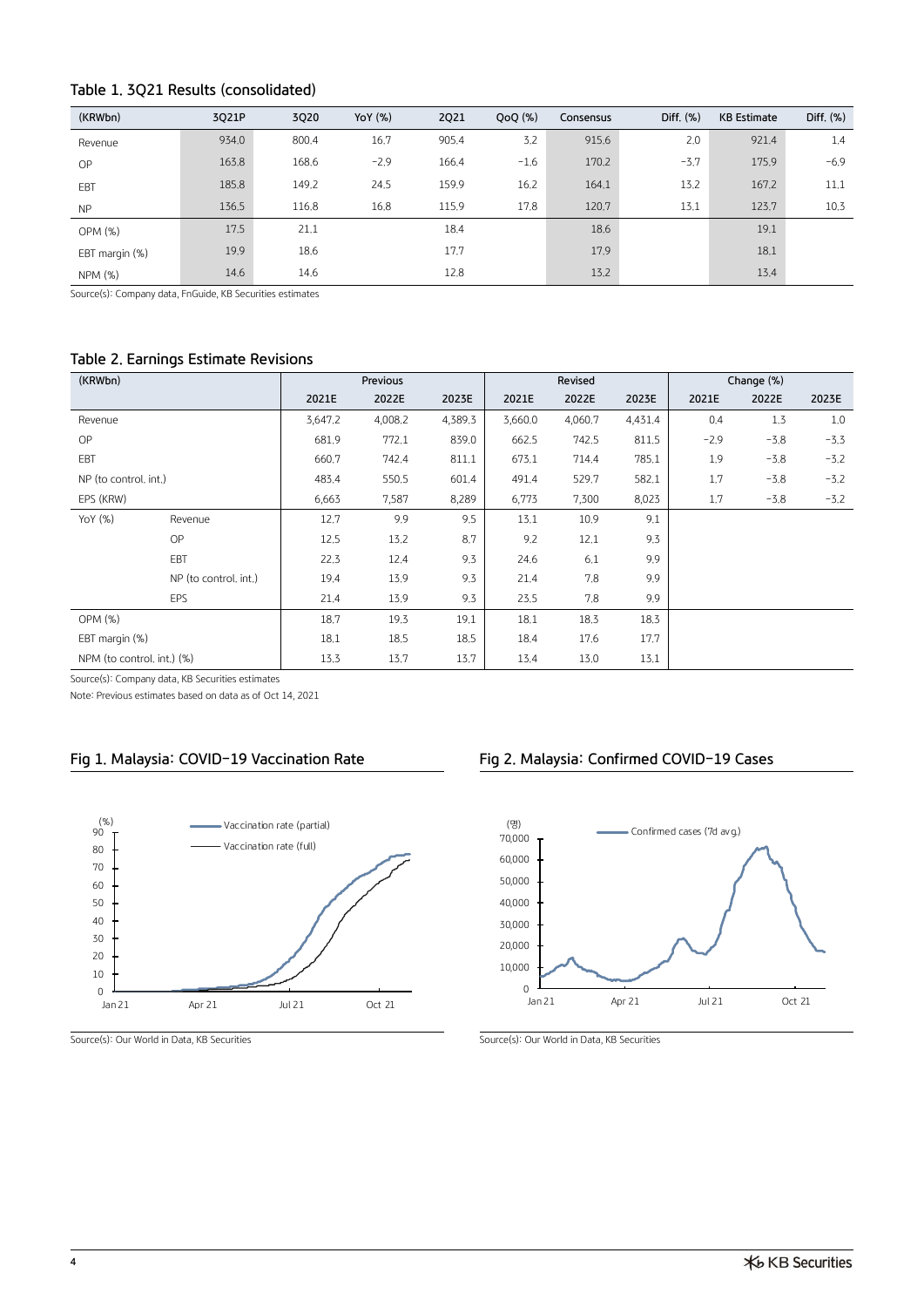# **Table 3. Earnings & Estimates (consolidated)**

| (KRWbn)                    |                       | 1Q21       | <b>2Q21</b> | 3Q21P      | 4Q21E      | 1Q22E      | 2022E     | 3Q22E     | 4Q22E     | 2019      | 2020          | 2021E      | 2022E     | 2023E     |
|----------------------------|-----------------------|------------|-------------|------------|------------|------------|-----------|-----------|-----------|-----------|---------------|------------|-----------|-----------|
| Revenue                    |                       | 879.0      | 905.4       | 934.0      | 941.7      | 979.9      | 1,014.1   | 1,024.9   | 1,041.7   | 3,018.9   | 3,237.4       | 3,660.0    | 4,060.7   | 4,431.4   |
| Standalone                 |                       | 674.8      | 710.9       | 686.4      | 680.3      | 702.5      | 743.1     | 716.8     | 709.8     | 2,531.0   | 2,592.5       | 2,752.3    | 2,872.2   | 2,983.8   |
| Malaysia                   |                       | 240.4      | 236.7       | 256.2      | 282.1      | 300.5      | 295.9     | 320.3     | 352.6     | 526.3     | 708.4         | 1,015.4    | 1,269.3   | 1,523.1   |
| U.S.                       |                       | 42.9       | 35.8        | 58.0       | 49.7       | 49.3       | 48.3      | 60.9      | 57.1      | 97.3      | 152.5         | 186.4      | 215.7     | 242.9     |
| Other subsidiaries         |                       | 20.7       | 43,6        | 51.3       | 46.0       | 48.7       | 52.1      | 53.7      | 50.9      | 105.3     | 79.4          | 161.6      | 205.5     | 229.3     |
| Cons. adj.                 |                       | $-99.8$    | $-121.6$    | $-117.9$   | $-116.4$   | $-121.1$   | $-125.3$  | $-126.7$  | $-128.8$  | $-241.0$  | $-295.4$      | $-455.6$   | $-501.9$  | $-547.7$  |
| YoY (%)                    | Revenue               | 14.3       | 12.4        | 16.7       | 9.2        | 11.5       | 12.0      | 9.7       | 10.6      | 11.5      | 7.2           | 13.1       | 10.9      | 9.1       |
|                            | Standalone            | 7.4        | 8.5         | 7.0        | 2,0        | 4.1        | 4.5       | 4.4       | 4.3       | 5.7       | 2.4           | 6.2        | 4.4       | 3.9       |
|                            | Malaysia              | 56.8       | 51.8        | 43.3       | 28.0       | 25.0       | 25.0      | 25.0      | 25.0      | 48.9      | 34.6          | 43.3       | 25.0      | 20.0      |
|                            | U.S.                  | 57.7       | 11.5        | 12.0       | 20.0       | 15.0       | 35.0      | 5.0       | 15.0      | 20.9      | 56.7          | 22,2       | 15.7      | 12.6      |
|                            | Other subsidiaries    | $-8.0$     | 159.5       | 214.7      | 93.1       | 135.4      | 19.6      | 4.7       | 10.8      | 19.5      | $-24.6$       | 103.5      | 27.2      | 11.6      |
|                            | Cons. adj.            | <b>RR</b>  | <b>RR</b>   | <b>RR</b>  | <b>RR</b>  | <b>RR</b>  | <b>RR</b> | <b>RR</b> | <b>RR</b> | <b>RR</b> | <b>RR</b>     | <b>RR</b>  | <b>RR</b> | RR        |
| Proportion (%)             | Revenue               | 100.0      | 100.0       | 100.0      | 100.0      | 100.0      | 100.0     | 100.0     | 100.0     | 100.0     | 100.0         | 100.0      | 100.0     | 100.0     |
|                            | Standalone            | 76.8       | 78.5        | 73.5       | 72.2       | 71.7       | 73.3      | 69.9      | 68.1      | 83.8      | 80.1          | 75.2       | 70.7      | 67.3      |
|                            | Malaysia              | 27.3       | 26.1        | 27.4       | 30.0       | 30.7       | 29,2      | 31,2      | 33.9      | 17.4      | 21,9          | 27,7       | 31.3      | 34.4      |
|                            | U.S.                  | 4.9        | 4.0         | 6.2        | 5.3        | 5.0        | 4.8       | 5.9       | 5.5       | 3.2       | 4.7           | 5.1        | 5.3       | 5.5       |
|                            | Other subsidiaries    | 2.4        | 4.8         | 5.5        | 4.9        | 5.0        | 5.1       | 5.2       | 4.9       | 3.5       | 2.5           | 4,4        | 5.1       | 5.2       |
|                            | Cons. adj.            | $-11.4$    | $-13.4$     | $-12.6$    | $-12.4$    | $-12.4$    | $-12.4$   | $-12.4$   | $-12.4$   | $-8.0$    | $-9.1$        | $-12.4$    | $-12.4$   | $-12.4$   |
| Operating profit           |                       | 170.7      | 166.4       | 163.8      | 161.5      | 182.0      | 188.0     | 189.4     | 183.1     | 458.3     | 606.4         | 662.5      | 742.5     | 811.5     |
| Standalone                 |                       | 112.0      | 122.5       | 109.8      | 105.4      | 120.8      | 127.8     | 123.3     | 110.0     | 394.7     | 455.5         | 449.8      | 482.0     | 507.5     |
| Malaysia                   |                       | 56.1       | 59.6        | 54.8       | 59.2       | 63.1       | 62.1      | 67.3      | 74.1      | 75.6      | 130.1         | 229.7      | 266.5     | 304.6     |
| U.S.                       |                       | 5.7        | 0.9         | 4.6        | 4.0        | 4.2        | 4.1       | 5.2       | 4.9       | 3.3       | 19.8          | 15.2       | 18.3      | 19.4      |
| Other subsidiaries         |                       | $-5.8$     | $-8.4$      | $-3.6$     | $-3.9$     | $-2.4$     | $-2.2$    | $-2.4$    | $-2.1$    | $-2.9$    | $-11.0$       | $-21.7$    | $-9.2$    | $-3.5$    |
| Cons. adj.                 |                       | 2.7        | $-8.2$      | $-1.8$     | $-3,3$     | $-3.7$     | $-3.8$    | $-3.9$    | $-3.7$    | $-12.4$   | 12.0          | $-10.6$    | $-15.2$   | $-16.6$   |
| YoY (%)                    | OP                    | 23.0       | $-1.6$      | $-2.9$     | 24.4       | 6.6        | 12.9      | 15.6      | 13.4      | $-11.8$   | 32.3          | 9.2        | 12.1      | 9.3       |
|                            | Standalone            | $-3.2$     | $-9.9$      | $-12.1$    | 33.6       | 7.9        | 4.3       | 12.3      | 4.3       | $-17.3$   | 15.4          | $-1,2$     | 7.1       | 5.3       |
|                            | Malaysia              | 122.6      | 155.8       | 85.1       | 13.9       | 12,5       | 4.3       | 22,7      | 25.0      | 21.3      | 72.1          | 76.6       | 16.0      | 14.3      |
|                            | U.S.                  | 119.2      | $-81.6$     | $-61.0$    | 694.9      | $-26.4$    | 356.5     | 12.5      | 22.2      | 6.5       | 500.0         | $-23.4$    | 20,8      | 6.0       |
|                            | Other subsidiaries    | <b>RR</b>  | <b>RR</b>   | <b>RR</b>  | <b>RR</b>  | <b>RR</b>  | <b>RR</b> | <b>RR</b> | <b>RR</b> | <b>RR</b> | <b>RR</b>     | <b>RR</b>  | <b>RR</b> | RR        |
|                            | Cons. adj.            | <b>TTB</b> | <b>TTR</b>  | <b>TTR</b> | <b>TTR</b> | <b>TTR</b> | <b>RR</b> | <b>RR</b> | <b>RR</b> | <b>RR</b> | TTB           | <b>TTR</b> | <b>RR</b> | <b>RR</b> |
| OPM (%)                    | OP                    | 19.4       | 18.4        | 17.5       | 17.1       | 18.6       | 18.5      | 18.5      | 17.6      | 15.2      | 18.7          | 18.1       | 18.3      | 18.3      |
|                            | Standalone            | 16.6       | 17.2        | 16.0       | 15.5       | 17.2       | 17.2      | 17.2      | 15.5      | 15.6      | 17.6          | 16.3       | 16.8      | 17.0      |
|                            | Malaysia              | 23.3       | 25.2        | 21.4       | 21.0       | 21.0       | 21.0      | 21.0      | 21.0      | 14.4      | 18.4          | 22.6       | 21.0      | 20.0      |
|                            | U.S.                  | 13.3       | 2.5         | 7.9        | 8.0        | 8.5        | 8.5       | 8.5       | 8.5       | 3.4       | 13.0          | 8.1        | 8.5       | 8.0       |
|                            | Other subsidiaries    | $-28.0$    | $-19.3$     | $-7.0$     | $-8.5$     | $-5.0$     | $-4.3$    | $-4.5$    | $-4.2$    | $-2.8$    | $-13.8$       | $-13.4$    | $-4.5$    | $-1.5$    |
|                            | Cons. adj.            | $-2.7$     | 6.7         | 1.5        | 2.8        | 3.1        | 3.1       | 3.1       | 2.9       | 5.1       | $-4.1$        | 2.3        | 3.0       | 3.0       |
| Proportion (%)             | OP                    | 100.0      | 100.0       | 100.0      | 100.0      | 100.0      | 100.0     | 100.0     | 100.0     | 100.0     | 100.0         | 100.0      | 100.0     | 100.0     |
|                            | Standalone            | 65.6       | 73.6        | 67.0       | 65.3       | 66.4       | 68.0      | 65.1      | 60.1      | 86.1      | 75.1          | 67.9       | 64.9      | 62.5      |
|                            | Malaysia              | 32.9       | 35.8        | 33.5       | 36.7       | 34.7       | 33.1      | 35.5      | 40.5      | 16.5      | 21.5          | 34.7       | 35.9      | 37.5      |
|                            | U.S.                  | 3.3        | 0.5         | 2.8        | 2.5        | 2.3        | 2.2       | 2.7       | 2.7       | 0.7       | 3.3           | 2.3        | 2.5       | 2.4       |
|                            | Other subsidiaries    | $-3.4$     | $-5.0$      | $-2.2$     | $-2.4$     | $-1.3$     | $-1.2$    | $-1.3$    | $-1.2$    | $-0.6$    | $-1.8$        | $-3.3$     | $-1.2$    | $-0.4$    |
| Gross profit               |                       | 579.8      | 594.2       | 603.4      | 630.1      | 642.5      | 661.5     | 658.1     | 692.9     | 2,008.5   | 2,193.5       | 2,407.5    | 2,654.9   | 2,879.6   |
| EBT                        |                       | 174.7      | 159.9       | 185.8      | 152.7      | 175.5      | 181.5     | 182.9     | 174.5     | 451.4     | 540.4         | 673.1      | 714.4     | 785.1     |
| NP (to control. int.)      |                       | 125.8      | 115.9       | 136.5      | 113.2      | 130.1      | 134.6     | 135.6     | 129.4     | 332.9     | 404.9         | 491.4      | 529.7     | 582.1     |
| <b>EBITDA</b>              |                       | 304.4      | 297.6       | 288.6      | 271.0      | 307.1      | 313.1     | 314.6     | 308.2     |           | 973.4 1,149.7 | 1,161.7    | 1,243.0   | 1,312.9   |
| YoY (%)                    | Gross profit          | 11.1       | 7.1         | 12.5       | 8.5        | 10.8       | 11.3      | 9.1       | 10.0      | 9.8       | 9.2           | 9.8        | 10.3      | 8.5       |
|                            | EBT                   | 26.3       | 0.2         | 24.5       | 63.7       | 0.4        | 13.5      | $-1.5$    | 14.3      | $-3.7$    | 19.7          | 24.6       | 6.1       | 9.9       |
|                            | NP (to control. int.) | 23.8       | $-2.6$      | 16.8       | 67.8       | 3.4        | 16.1      | $-0.7$    | 14.3      | $-4.9$    | 21.6          | 21.4       | 7.8       | 9.9       |
|                            | EBITDA                | 10.4       | $-1.9$      | $-5.3$     | 1.9        | 0.9        | 5.2       | 9.0       | 13.7      | 25.5      | 18.1          | 1.0        | 7.0       | 5.6       |
| GPM (%)                    |                       | 66.0       | 65.6        | 64.6       | 66.9       | 65.6       | 65.2      | 64.2      | 66.5      | 66.5      | 67.8          | 65.8       | 65.4      | 65.0      |
| EBT margin (%)             |                       | 19.9       | 17.7        | 19.9       | 16.2       | 17.9       | 17.9      | 17.8      | 16.8      | 15.0      | 16.7          | 18.4       | 17.6      | 17.7      |
| NPM (to control. Int.) (%) |                       | 14.3       | 12.8        | 14.6       | 12.0       | 13.3       | 13.3      | 13.2      | 12.4      | 11.0      | 12.5          | 13.4       | 13.0      | 13.1      |
| EBITDA margin (%)          |                       | 34.6       | 32.9        | 30.9       | 28.8       | 31.3       | 30.9      | 30.7      | 29.6      | 32,2      | 35.5          | 31.7       | 30.6      | 29.6      |

Source(s): Company data, KB Securities estimates

Note: RR=remain in red, TTB=turn to black, TTR=turn to red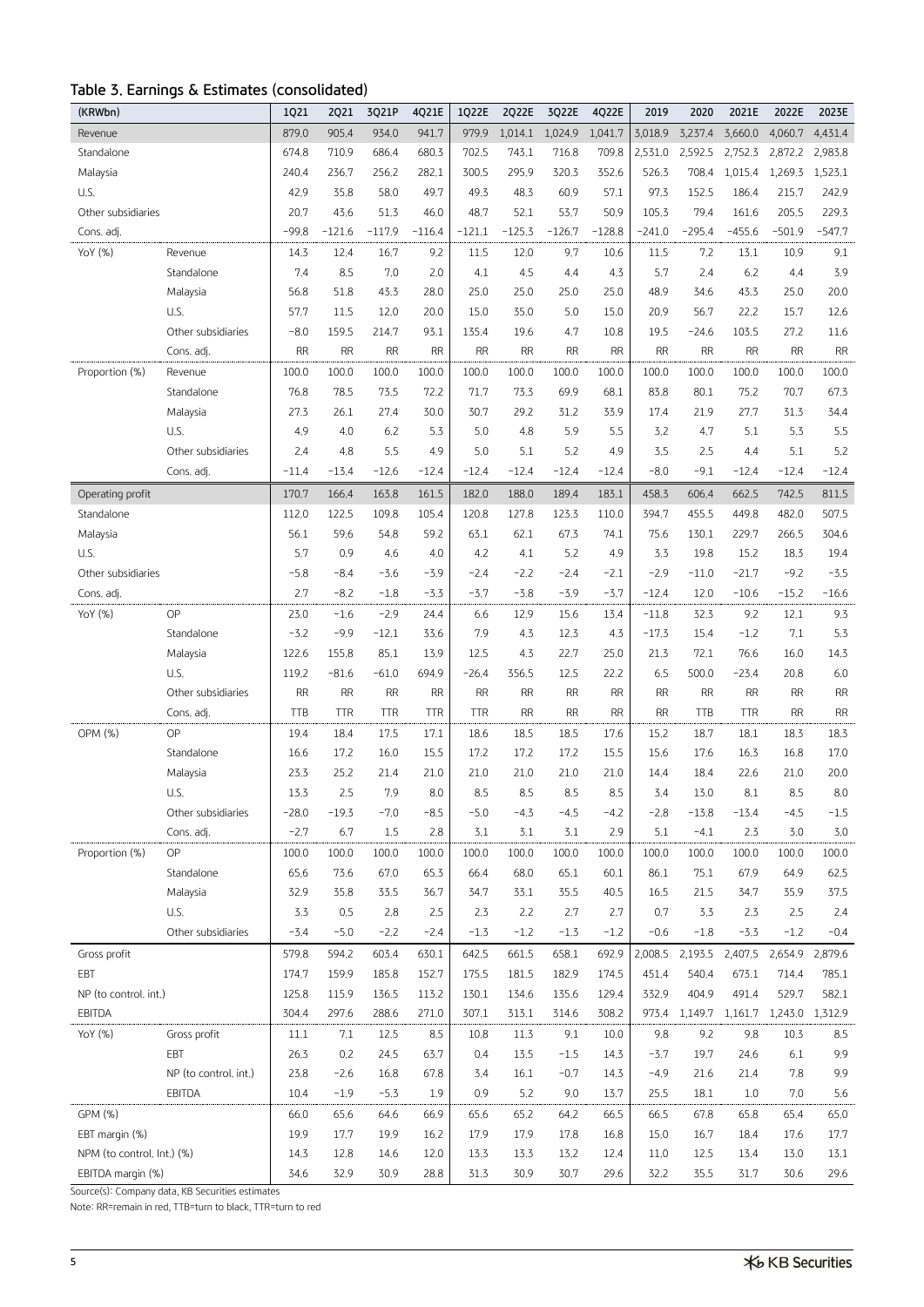# **Table 4. Earnings & Estimates (standalone)**

| (KRWbn)                    |             | 1Q21    | 2Q21    | 3Q21P   | 4Q21E   | 1Q22E   | 2Q22E   | 3Q22E   | 4Q22E   | 2019    | 2020    | 2021E   | 2022E   | 2023E           |
|----------------------------|-------------|---------|---------|---------|---------|---------|---------|---------|---------|---------|---------|---------|---------|-----------------|
| Revenue                    |             | 674.8   | 710.9   | 686.4   | 680.3   | 702.5   | 743.1   | 716.8   | 709.8   | 2,531.0 | 2,592.5 | 2,752.3 | 2,872.2 | 2,983.8         |
| Domestic home appliance    |             | 538.5   | 558.9   | 556.2   | 546.0   | 558.4   | 582.4   | 579.1   | 567.8   | 2,111.2 | 2,127.2 | 2,199.7 | 2,287.8 | 2,366.2         |
| Rental                     |             | 394.4   | 388.7   | 380.5   | 377.3   | 386.6   | 403.5   | 397.9   | 390.2   | 1,572.6 | 1,596.4 | 1,540.9 | 1,578.2 | 1,618.5         |
| Home care                  |             | 98.0    | 127.4   | 136.9   | 127.1   | 127.4   | 137.6   | 143.7   | 137.3   | 258.4   | 304.1   | 489.4   | 546.0   | 589.7           |
| Membership                 |             | 24.1    | 23.7    | 23.1    | 21.8    | 22.2    | 22.0    | 21.4    | 20.3    | 107.3   | 99.2    | 92.8    | 85.9    | 81.3            |
| Lump-sum payment           |             | 18.8    | 15.8    | 12.5    | 16.6    | 19.2    | 16.1    | 12.7    | 16.9    | 161.3   | 114.0   | 63.7    | 65.0    | 64.3            |
| Other                      |             | 3.1     | 3.2     | 3.3     | 3.2     | 3.1     | 3.2     | 3.2     | 3.2     | 11.7    | 13.5    | 12.9    | 12.6    | 12.4            |
| Exports                    |             | 124.6   | 139.9   | 119.9   | 123.2   | 132.1   | 148.3   | 127.1   | 130.6   | 343.5   | 404.7   | 507.7   | 538.1   | 570.4           |
| Cosmetics                  |             | 11.6    | 12.1    | 10.2    | 11.1    | 12.0    | 12.4    | 10.5    | 11.4    | 76.3    | 60.6    | 45.0    | 46,3    | 47.3            |
| YoY (%)                    | Revenue     | 7.4     | 8.5     | 7.0     | 2,0     | 4.1     | 4.5     | 4,4     | 4.3     | 5.7     | 2,4     | 6.2     | 4,4     | 3.9             |
|                            | Domestic HA | 1.7     | 1.1     | 9.6     | 1.6     | 3.7     | 4.2     | 4.1     | 4.0     | 4.6     | 0.8     | 3.4     | 4.0     | 3.4             |
|                            | Rental      | $-1.9$  | $-4.1$  | $-4.8$  | $-3.2$  | $-2.0$  | 3.8     | 4.6     | 3,4     | 2.9     | 1.5     | $-3.5$  | 2,4     | 2.6             |
|                            | Home care   | 42.2    | 46.2    | 139.0   | 40.0    | 30.0    | 8.0     | 5.0     | 8.0     | 39.6    | 17.7    | 60.9    | 11.6    | 8.0             |
|                            | Membership  | $-2.1$  | $-8.4$  | $-6.2$  | $-9.0$  | $-8.1$  | $-7.1$  | $-7.1$  | $-7.1$  | $-11.5$ | $-7.6$  | $-6.4$  | $-7.4$  | $-5.4$          |
|                            | Lump-sum    | $-39.0$ | $-50.5$ | $-47.1$ | $-40.0$ | 2.0     | 2.0     | 2.0     | 2.0     | $-5.6$  | $-29.3$ | $-44.1$ | 2,0     | $-1.1$          |
|                            | Other       | 1.9     | 23.4    | 36.4    | $-40.0$ | $-2.0$  | $-2.0$  | $-2.0$  | $-2.0$  | $-8.6$  | 15.6    | $-4.4$  | $-2.0$  | $-2.0$          |
|                            | Exports     | 52.3    | 64.2    | $-0.3$  | 5.0     | 6.0     | 6.0     | 6.0     | 6.0     | 13.6    | 17.8    | 25.4    | 6.0     | $6.0\,$         |
|                            | Cosmetics   | $-32.9$ | $-30.3$ | $-25.4$ | $-10.0$ | 3.0     | 3.0     | 3.0     | 3.0     | 1.1     | $-20.6$ | $-25.8$ | 3.0     | 2.0             |
| Proportion                 | Revenue     | 100.0   | 100.0   | 100.0   | 100.0   | 100.0   | 100.0   | 100.0   | 100.0   | 100.0   | 100.0   | 100.0   | 100.0   | 100.0           |
| (% )                       | Domestic HA | 79.8    | 78.6    | 81.0    | 80.3    | 79.5    | 78.4    | 80.8    | 80.0    | 83.4    | 82.1    | 79.9    | 79.7    | 79.3            |
|                            | Rental      | 58.5    | 54.7    | 55.4    | 55.5    | 55.0    | 54.3    | 55.5    | 55.0    | 62.1    | 61.6    | 56.0    | 54,9    | 54.2            |
|                            | Home care   | 14.5    | 17.9    | 19.9    | 18.7    | 18.1    | 18.5    | 20,1    | 19.3    | 10.2    | 11.7    | 17.8    | 19.0    | 19.8            |
|                            | Membership  | 3.6     | 3.3     | 3.4     | 3.2     | 3.2     | 3.0     | 3.0     | 2.9     | 4.2     | 3.8     | 3.4     | 3.0     | 2.7             |
|                            | Lump-sum    | 2.8     | 2.2     | 1.8     | 2.4     | 2.7     | 2.2     | 1.8     | 2.4     | 6.4     | 4.4     | 2.3     | 2.3     | 2.2             |
|                            | Other       | 0.5     | 0.5     | 0.5     | 0.5     | 0.4     | 0.4     | 0.5     | 0.4     | 0.5     | 0.5     | 0.5     | 0.4     | 0.4             |
|                            | Export      | 18.5    | 19.7    | 17.5    | 18.1    | 18.8    | 20.0    | 17.7    | 18.4    | 13.6    | 15.6    | 18.4    | 18.7    | 19.1            |
|                            | Cosmetics   | 1.7     | 1.7     | 1.5     | 1.6     | 1.7     | 1.7     | 1.5     | 1.6     | 3.0     | 2.3     | 1.6     | 1.6     | 1.6             |
| <b>OP</b>                  |             | 112.0   | 122.5   | 109.8   | 105.4   | 120.8   | 127.8   | 123.3   | 110.0   | 394.7   | 455.5   | 449.8   | 482.0   | 507.5           |
| YoY (%)                    |             | $-3.2$  | $-9.9$  | $-12.1$ | 33.6    | 7.9     | 4.3     | 12.3    | 4.3     | $-17.3$ | 15.4    | $-1.2$  | 7.1     | 5.3             |
| OPM (%)                    |             | 16.6    | 17.2    | 16.0    | 15.5    | 17.2    | 17.2    | 17.2    | 15.5    | 15.6    | 17.6    | 16.3    | 16.8    | 17.0            |
|                            |             |         |         |         |         |         |         |         |         |         |         |         |         |                 |
| Key rental assumptions     |             |         |         |         |         |         |         |         |         |         |         |         |         |                 |
| Total accounts ('000)      |             | 5,842,4 | 5,903.2 | 5,987.4 | 6,039.8 | 6,109.2 | 6,192.3 | 6,245.2 | 6,318.9 | 5,687.7 | 5,809.0 | 6,039.8 | 6,318.9 | 6,554.1         |
| New ('000)                 |             | 321.0   | 340.4   | 330.3   | 335.5   | 359.5   | 374.4   | 346.8   | 369.1   | 1,572.1 | 1,353.8 | 1,327.2 |         | 1,449.8 1,493.3 |
| Churns ('000)              |             | 172.5   | 172.4   | 174.1   | 176.6   | 178.2   | 180.2   | 182.7   | 184.2   | 659.1   | 703.9   | 695.7   | 725.3   | 756.3           |
| Expiries ('000)            |             | 115.0   | 107.2   | 72.0    | 106.5   | 111.9   | 111.1   | 111.3   | 111.1   | 455.0   | 528.6   | 400.7   | 445.3   | 501.8           |
| Monthly ARPU (KRW)         |             | 28,176  | 29,295  | 29,005  | 27,960  | 28,204  | 29,324  | 29,034  | 27,988  | 27,952  | 27,552  | 28,559  | 28,647  | 28,589          |
| Monthly avg. churn (%)     |             | 0.99    | 0.98    | 0.98    | 0.98    | 0.98    | 0.98    | 0.98    | 0.98    | 1.05    | 1.03    | 1.00    | 1.00    | 1.00            |
| Expiries (%)               |             | 32.8    | 27.9    | 25.2    | 28.0    | 32.0    | 28.0    | 35.0    | 35.0    | 34.2    | 37.5    | 28.6    | 32.2    | 34.6            |
| Key membership assumptions |             |         |         |         |         |         |         |         |         |         |         |         |         |                 |
| Total accounts ('000)      |             | 515.8   | 505.3   | 485.1   | 478.8   | 479.7   | 469.9   | 451.1   | 445.3   | 593.8   | 526.2   | 478.8   | 445.3   | 423.0           |
| Monthly ARPU ('000 KRW)    |             | 15.4    | 15.5    | 15.5    | 15.1    | 15.4    | 15.5    | 15.5    | 15.1    | 14.1    | 14.8    | 15.4    | 15.5    | 15.6            |
|                            |             |         |         |         |         |         |         |         |         |         |         |         |         |                 |
| Key lump-sum assumptions   |             |         |         |         |         |         |         |         |         |         |         |         |         |                 |
| New sales ('000)           |             | 16.7    | 14.4    | 12.7    | 14.9    | 16.7    | 14.4    | 12.7    | 14.9    | 194.2   | 114.7   | 58.7    | 58.7    | 57.0            |
| ARPU ('000 KRW)            |             | 1,127.8 | 1,095.5 | 985.8   | 1,107.9 | 1,150.4 | 1,117.4 | 1,005.5 | 1,130.0 | 830.5   | 993.9   | 1,084.2 |         | 1,105.8 1,128.0 |
| Obsolescence loss (cons.)  |             |         |         |         |         |         |         |         |         |         |         |         |         |                 |
| (KRWbn)                    |             | 13.8    | 14.8    | 13.2    | 14.2    | 15.1    | 15.8    | 15.6    | 15.4    | 51.2    | 77.6    | 56.0    | 61.9    | 65.9            |

Source(s): Company data, KB Securities estimates

Note: Churns and expiries are based on KB Securities estimates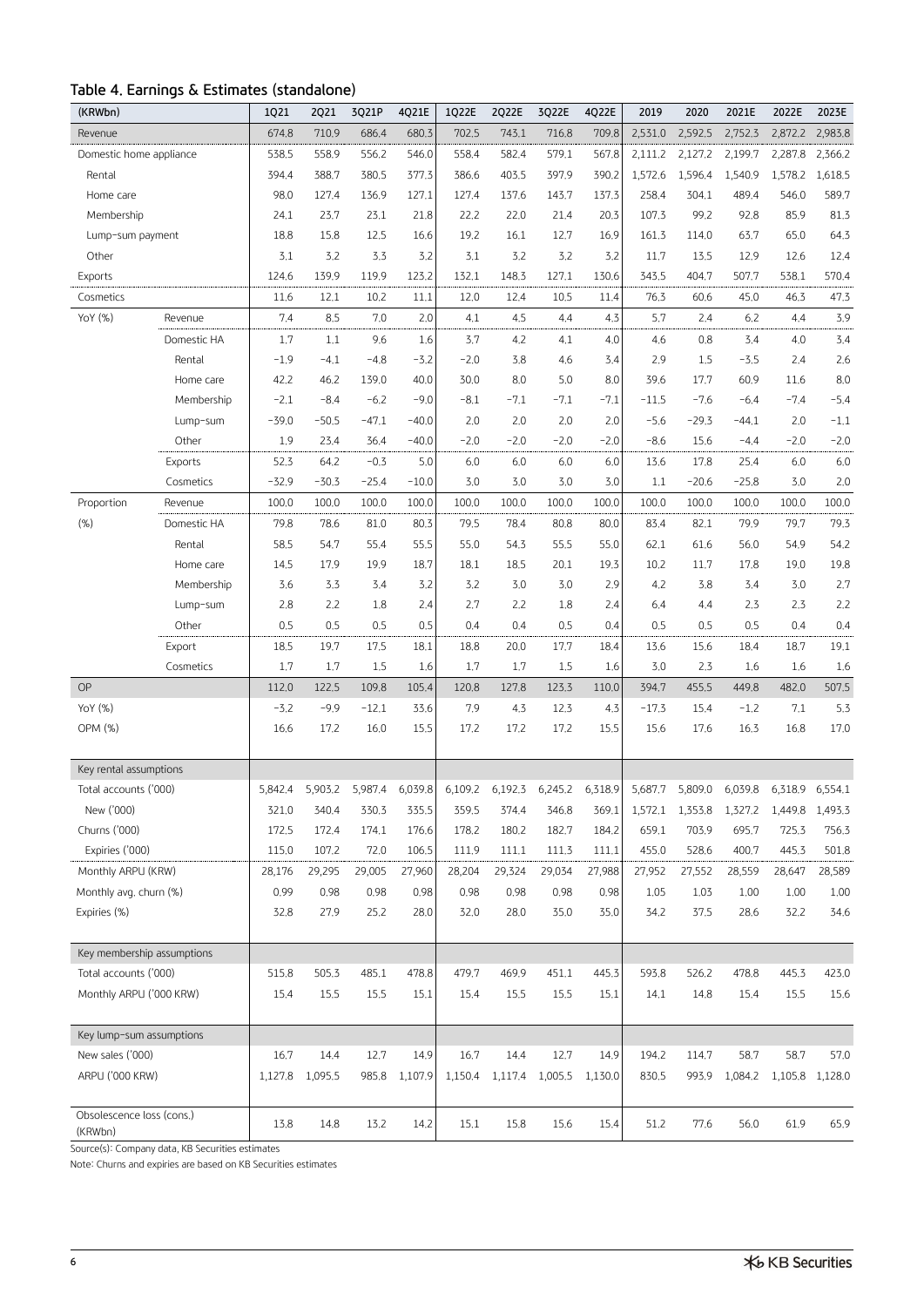| Table 5. Target Price Calculation: Discounted Cash Flow Model |  |  |  |  |  |  |
|---------------------------------------------------------------|--|--|--|--|--|--|
|---------------------------------------------------------------|--|--|--|--|--|--|

| (KRWbn)                                    |               | 2020     | 2021E    | 2022E    | 2023E                                                        | 2024E    | 2025E    | 2026E    | 2027E    |
|--------------------------------------------|---------------|----------|----------|----------|--------------------------------------------------------------|----------|----------|----------|----------|
| Cash flow estimates                        |               |          |          |          |                                                              |          |          |          |          |
| OP                                         | a             | 606.4    | 662.5    | 742.5    | 811.5                                                        | 844.0    | 879.6    | 897.2    | 905.6    |
| Effective tax rate (%)                     | $\mathsf{h}$  | 25.0     | 25.0     | 25.0     | 25.0                                                         | 25.0     | 25.0     | 25.0     | 25.0     |
| <b>NOPLAT</b>                              | $C=a*(1-b)$   | 454.8    | 496.8    | 556.8    | 608.6                                                        | 633.0    | 659.7    | 672.9    | 679.2    |
| <b>D&amp;A</b>                             | d             | 543.3    | 499.2    | 500.6    | 501.5                                                        | 496.2    | 491.1    | 486.0    | 480.9    |
| Total cash flow                            | $E=C+d$       | 998.1    | 996.1    | 1,057.4  | 1,110.1                                                      | 1,129.2  | 1,150.8  | 1,158.9  | 1,160.2  |
| Total investment                           | $F = q + h$   | $-892.2$ | $-859.3$ | $-619.3$ | $-616.7$                                                     | $-750.0$ | $-750.0$ | $-800.0$ | $-800.0$ |
| Change in working capital                  | q             | $-567.0$ | $-459.3$ | $-119.3$ | $-116.7$                                                     | $-200.0$ | $-200.0$ | $-200.0$ | $-200.0$ |
| Capex                                      | h             | $-325.2$ | $-400.0$ | $-500.0$ | $-500.0$                                                     | $-550.0$ | $-550.0$ | $-600.0$ | $-600.0$ |
| FCFF                                       | $I = E + F$   | 106.0    | 136.8    | 438.1    | 493.4                                                        | 379.2    | 400.8    | 358.9    | 360.2    |
| PV of cash flows                           |               |          |          |          |                                                              |          |          |          |          |
| Discount rate                              |               |          |          | 1.0%     | 7.8%                                                         | 15.0%    | 22.7%    | 31.0%    |          |
| PV of FCFF                                 |               |          |          | 64.2     | 457.8                                                        | 329.7    | 326.5    | 273.9    |          |
| Total PV of FCFF (2022E-26E)               |               |          | 1,452.1  |          |                                                              |          |          |          |          |
| Terminal growth rate (%)                   |               |          | 2.1%     |          | 30y KTB yield                                                |          |          |          |          |
| Terminal value (2027E)                     |               |          | 7,866.8  |          | 2027E FCFF / (WACC - TGR)                                    |          |          |          |          |
| PV of terminal value                       | k             |          | 6,005.6  |          | 6.72% WACC (1.12% risk-free rate; 7.37% market risk premium) |          |          |          |          |
| Valuation                                  |               |          |          |          |                                                              |          |          |          |          |
| Total cash flow (PV)                       | $L = j + k$   |          | 7,457.6  |          |                                                              |          |          |          |          |
| Net cash                                   | m             |          | 136.4    |          | 12m fwd                                                      |          |          |          |          |
| Investments in non-consolidated affiliates | $\cap$        |          | 4.1      |          | $end-2Q21$                                                   |          |          |          |          |
| Non-controlling interests                  | $\circ$       |          | $-1.4$   |          | $end-2Q21$                                                   |          |          |          |          |
| Fair value                                 | $P=L+(m+n+o)$ |          | 7,599.5  |          |                                                              |          |          |          |          |
| No. of shares ('000)                       | q             |          | 72,556   |          |                                                              |          |          |          |          |
| Target price (KRW)                         | $R = P/q$     |          | 105,000  |          |                                                              |          |          |          |          |
| Current price (KRW)                        |               |          | 77,700   |          | Nov 5, 2021                                                  |          |          |          |          |
| Upside (%)                                 |               |          | 35.1     |          |                                                              |          |          |          |          |
| 12m fwd implied P/E (x)                    |               |          | 14.6     |          |                                                              |          |          |          |          |
| 12m fwd implied P/B (x)                    |               |          | 3.42     |          |                                                              |          |          |          |          |
|                                            |               |          |          |          |                                                              |          |          |          |          |

Source(s): Company data, KB Securities estimates

# **Fig 3. WACC Calculation**

- (1) Cost of debt is 2.28% (YTD yield of Coway's 1y KRW-based bonds); market value of debt based on total financial liabilities as of end-2Q21
- (2) Cost of equity derived using CAPM; risk-free rate is 1y monetary stabilization bond yield; equity beta is Coway's 52w adj. beta; market risk premium is difference between historical avg. total return of WMI500 and 1y market stabilization bond
- (3) Shareholders' equity derived by multiplying total no. of outstanding shares by target price



Source(s): KB Securities estimates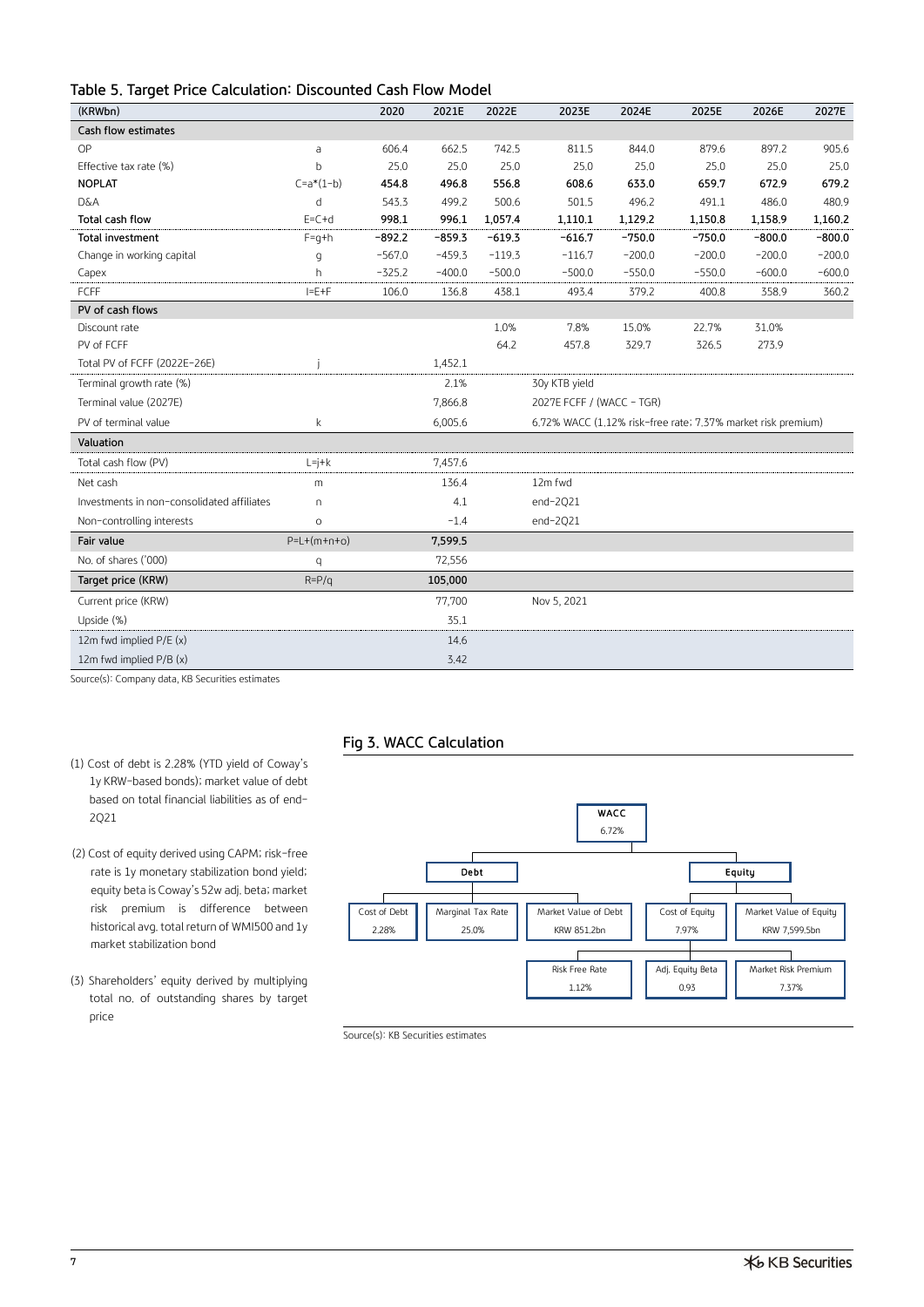# **Table 6. WACC Revision**

| (KRWbn, %)                     |                                   | Previous<br>(Oct 14, 2021) | Adjusted<br>(Nov 8, 2021) | <b>Notes</b>                               |
|--------------------------------|-----------------------------------|----------------------------|---------------------------|--------------------------------------------|
| Cost of equity                 | $A = B + C \times D$              | 7,80                       | 7.97                      |                                            |
| Risk-free rate                 | B                                 | 1.02                       | 1.12                      | Avg. 1y MSB yield (last three months)      |
| Adj. beta                      | C                                 | 0.92                       | 0.93                      | 52w adj. beta                              |
| Raw beta                       |                                   | 0.58                       | 0.58                      |                                            |
| $R^2$                          |                                   | 0.18                       | 0.17                      |                                            |
| Risk premium                   | $D = E - F$                       | 7.37                       | 7.37                      |                                            |
| Market return                  | E                                 | 10.97                      | 10.97                     | 2001-20 annual avg. WMI500 total return    |
| Risk-free rate                 | F                                 | 3.61                       | 3.61                      | 2001-20 annual avg. 1y MSB total return    |
| Cost of debt                   | G                                 | 2.05                       | 2,28                      | YTD yield of KRW-based 1y bonds            |
| Fair shareholder value (KRWbn) |                                   | 7,586.9                    | 7,599.5                   | Value of outstanding shares based on TP    |
| Debt (KRWbn)                   |                                   | 851.2                      | 851.2                     | Total financial liabilities as of end-2021 |
| Weight of equity               | Н                                 | 80.0                       | 80.0                      |                                            |
| Weight of debt                 |                                   | 20.0                       | 20.0                      |                                            |
| <b>WACC</b>                    | $J = (A \times H) + (G \times I)$ | 6.54                       | 6.72                      |                                            |
| Terminal growth rate           |                                   | 1.60%                      | 2.14%                     |                                            |

Source(s): Company data, KB Securities estimates

# **Table 7. Target Price Sensitivity to WACC & TGR**

| (KRW)       |       |         |         |         | <b>Terminal Growth Rate</b> |         |         |         |
|-------------|-------|---------|---------|---------|-----------------------------|---------|---------|---------|
|             |       | 1.5%    | 1.7%    | 1.9%    | 2.1%                        | 2.3%    | 2.5%    | 2.7%    |
|             | 5.72% | 116,734 | 121,475 | 126,719 | 132,549                     | 139,069 | 146,410 | 154,737 |
|             | 5.92% | 111,630 | 115,904 | 120,609 | 125,812                     | 131,596 | 138,066 | 145,349 |
|             | 6.12% | 106,971 | 110,842 | 115,083 | 119,751                     | 124,913 | 130,652 | 137,071 |
|             | 6.32% | 102,701 | 106,220 | 110,061 | 114,270                     | 118,901 | 124,023 | 129,717 |
|             | 6.52% | 98,774  | 101,985 | 105,477 | 109,288                     | 113,463 | 118,059 | 123,141 |
| <b>WACC</b> | 6.72% | 95,150  | 98,090  | 101,276 | 105,000                     | 108,522 | 112,665 | 117,225 |
|             | 6.92% | 91,794  | 94,494  | 97,412  | 100,573                     | 104,011 | 107,763 | 111,874 |
|             | 7.12% | 88,678  | 91,166  | 93,845  | 96,740                      | 99,877  | 103,288 | 107,011 |
|             | 7.32% | 85,778  | 88,075  | 90,543  | 93,202                      | 96,074  | 99,187  | 102,572 |
|             | 7.52% | 83,071  | 85,198  | 87,477  | 89,926                      | 92,564  | 95,415  | 98,503  |
|             | 7.72% | 80,538  | 82,512  | 84,623  | 86,885                      | 89,315  | 91,933  | 94,761  |

Source(s): Company data, KB Securities estimates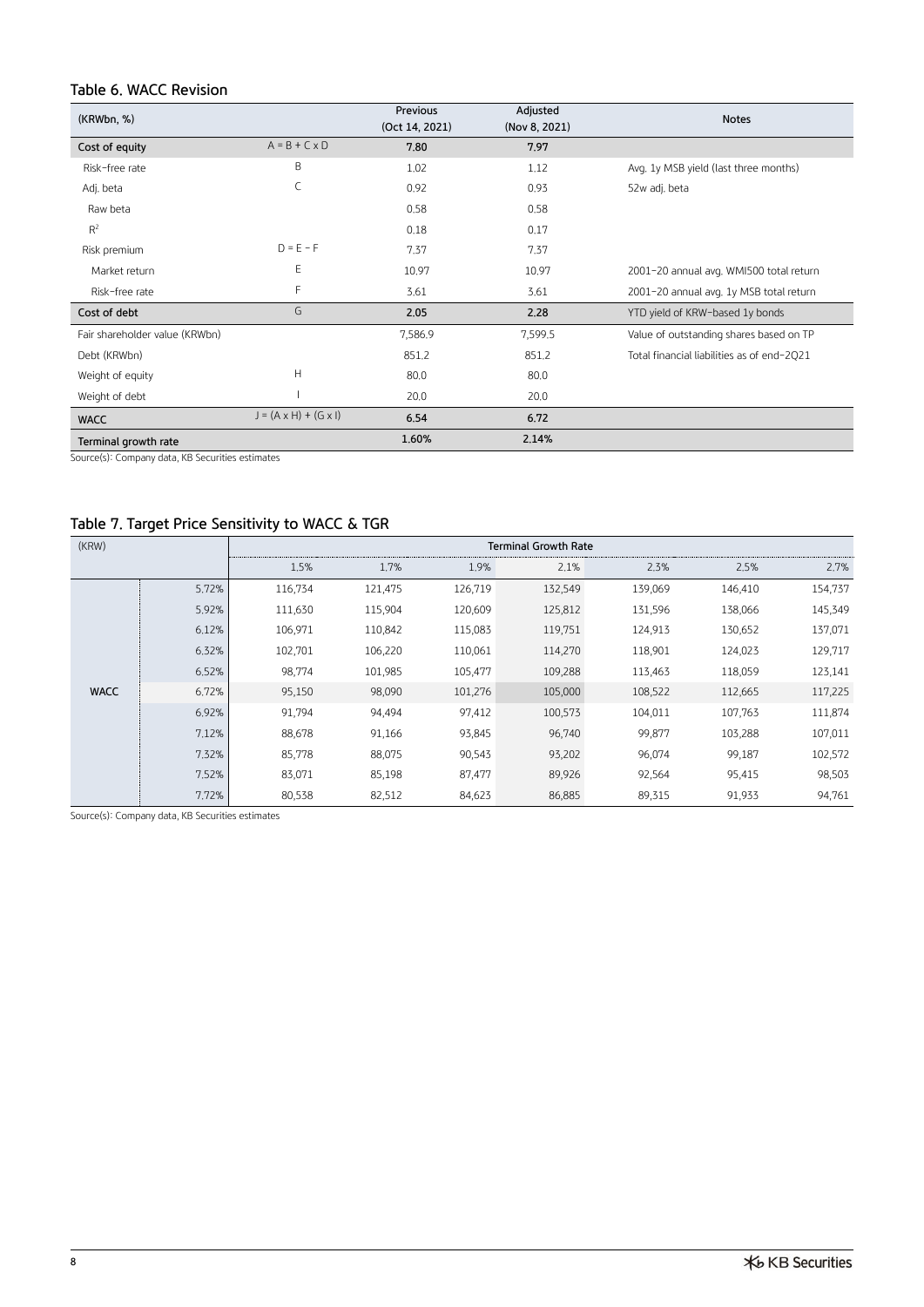#### $Income Statement$

| $(IFRS-C)$<br>$(IFRS-C)$<br>$(IFRS-C)$<br>$(IFRS-C)$<br>$(IFRS-C)$<br>$(IFRS-C)$<br>$(IFRS-C)$<br>$(IFRS-C)$<br>(Reporting standard)<br>(Reporting standard)<br>4,431<br>3,019<br>3,237<br>4,061<br>Revenue<br>3,660<br>Total assets<br>2,855<br>3,029<br>3,647<br>Cost of revenue<br>1,010<br>1,552<br>1,044<br>1,253<br>1,406<br>897<br>767<br>1,189<br>Current assets | $(IFRS-C)$<br>3,960<br>1,500 | (IFRS-C<br>4,330 |
|--------------------------------------------------------------------------------------------------------------------------------------------------------------------------------------------------------------------------------------------------------------------------------------------------------------------------------------------------------------------------|------------------------------|------------------|
|                                                                                                                                                                                                                                                                                                                                                                          |                              |                  |
|                                                                                                                                                                                                                                                                                                                                                                          |                              |                  |
|                                                                                                                                                                                                                                                                                                                                                                          |                              | 1,867            |
| 2,009<br>2,880<br>2,194<br>Gross profit<br>2,407<br>2,655<br>289<br>Cash and cash equivalents<br>61<br>116                                                                                                                                                                                                                                                               | 530                          | 821              |
| 2,068<br>1,550<br>1,587<br>SG&A expenses<br>1,912<br>1,745<br>Current financial assets<br>298<br>357<br>214                                                                                                                                                                                                                                                              | 375                          | 394              |
| 811<br>458<br>606<br>742<br>Operating profit<br>662<br>317<br>Trade receivables<br>310<br>333                                                                                                                                                                                                                                                                            | 366                          | 403              |
| EBITDA<br>973<br>1,150<br>1,162<br>1,243<br>1,313<br>174<br>113<br>134<br>Inventory                                                                                                                                                                                                                                                                                      | 192                          | 211              |
| $-28$<br>$-7$<br>$-26$<br>$-66$<br>11<br>Non-operating accounts<br>32<br>35<br>69<br>Other current assets                                                                                                                                                                                                                                                                | 37                           | 39               |
| Interest income<br>1<br>2,088<br>2,457<br>2,132<br>Non-current assets                                                                                                                                                                                                                                                                                                    | 2,460                        | 2,462            |
| 19<br>18<br>22<br>21<br>19<br>Interest expenses<br>43<br>23<br>25<br>Investment assets                                                                                                                                                                                                                                                                                   | 25                           | 25               |
| $\mathbf 0$<br>$\mathbf 0$<br>$\circ$<br>$\mathbf{0}$<br>0<br>Profit on equity method<br>1,225<br>1,238<br>1,271<br>Property, plant and equipment                                                                                                                                                                                                                        | 1,243                        | 1,246            |
| 28<br>$-10$<br>$-10$<br>Net other non-operating income<br>14<br>$-46$<br>Intangible assets<br>140<br>179<br>168                                                                                                                                                                                                                                                          | 177                          | 176              |
| 785<br>673<br>714<br>Profit before tax<br>540<br>451<br>744<br>Other non-current assets<br>606<br>1,015                                                                                                                                                                                                                                                                  | 1,015                        | 1,015            |
| 182<br>186<br>119<br>136<br>204<br>Income tax expense<br><b>Total liabilities</b><br>1,778<br>1,539<br>1,752                                                                                                                                                                                                                                                             | 1,631                        | 1,521            |
| 405<br>529<br>581<br>Net profit<br>332<br>491<br>Current liabilities<br>1,587<br>1,417<br>1,160                                                                                                                                                                                                                                                                          | 1,058                        | 967              |
| 581<br>405<br>529<br>333<br>491<br>NP attributable to controlling interests<br>58<br>69<br>74<br>Trade payables                                                                                                                                                                                                                                                          | 80                           | 87               |
| 333<br>405<br>491<br>529<br>581<br>Adj, net profit<br>357<br>Short-term financial liabilities<br>876<br>715                                                                                                                                                                                                                                                              | 322                          | 289              |

# **Operating Statistics & Ratios**

| (% )                | 2019A   | 2020A | 2021E | 2022E | 2023E | Non-current financial liabilities      | 38    | 29    | 467   | 447   | 427   |
|---------------------|---------|-------|-------|-------|-------|----------------------------------------|-------|-------|-------|-------|-------|
| Revenue growth      | 11.5    | 7.2   | 13.1  | 11.0  | 9.1   | Other non-current liabilities          | 153   | 93    | 124   | 126   | 128   |
| OP growth           | $-11.8$ | 32.3  | 9.2   | 12.1  | 9.3   | Total equity                           | 1,077 | 1,490 | 1,895 | 2,330 | 2,809 |
| EBITDA growth       | 25.5    | 18.1  | 1.0   | 7.0   | 5.6   | Issued capital                         | 41    | 41    | 41    | 41    | 41    |
| NP growth of parent | $-4.9$  | 21.6  | 21.3  | 7.6   | 9,9   | Share premium                          | 132   | 148   | 148   | 148   | 148   |
| GP margin           | 66.5    | 67.8  | 65.8  | 65.4  | 65.0  | Other equity interest                  | $-50$ | $-48$ | $-48$ | $-48$ | $-48$ |
| OP margin           | 15.2    | 18.7  | 18.1  | 18.3  | 18.3  | Accumulated other comprehensive income |       | $-14$ | $-10$ | $-10$ | $-10$ |
| EBITDA margin       | 32.2    | 35.5  | 31.7  | 30.6  | 29.6  | Retained earnings                      | 954   | 1,365 | 1,766 | 2,201 | 2,680 |
| EBT margin          | 15.0    | 16.7  | 18.4  | 17.6  | 17.7  | Controlling interests                  | 1,078 | 1,491 | 1,897 | 2,331 | 2,811 |
| NP margin of parent | 11.0    | 12,5  | 13.4  | 13.0  | 13.1  | Non-controlling interests              | -1    | ÷     | $-1$  | $-2$  | Ξž    |

### **Statement of Cash Flows**

| (KRWbn)                              | 2019A       | 2020A          | 2021E       | 2022E          | 2023E          | (x, %, KRW)                     | 2019A  | 2020A  | 2021E  | 2022E    | 2023E           |
|--------------------------------------|-------------|----------------|-------------|----------------|----------------|---------------------------------|--------|--------|--------|----------|-----------------|
| Cash flow from operating activities  | 539         | 563            | 668         | 910            | 966            | Multiples                       |        |        |        |          |                 |
| Net profit                           | 332         | 405            | 491         | 529            | 581            | P/E                             | 20.6   | 13.3   | 11.7   | 10.8     | 9,9             |
| Depreciation & amortization          | 515         | 543            | 499         | 501            | 501            | P/B                             | 6.4    | 3.6    | 3,0    | 2.5      | 2.0             |
| Other non-cash adjustments           | 412         | 373            | 288         | 186            | 204            | P/S                             | 2.3    | 1.7    | 1.6    | 1.4      | 1.3             |
| Investments in working capital       | $-571$      | $-567$         | $-459$      | $-119$         | $-117$         | EV/EBITDA                       | 7.7    | 5.0    | 5,1    | 4.5      | 4 <sub>1</sub>  |
| Decrease(Increase) in receivables    | $-4$        | $-22$          | 1           | $-33$          | $-37$          | EV/EBIT                         | 16.4   | 9.4    | 8.9    | 7.5      | 6,4             |
| Decrease(Increase) in inventory      | $-5$        | $-25$          | $-37$       | $-17$          | $-19$          | Dividend yield, ordinary (%)    | 2.6    | 1.7    | 1.7    | 1.8      | 1.9             |
| Increase(Decrease) in payables       | $-9$        | 43             | $-17$       | 6              | 6              | EPS                             | 4,511  | 5,486  | 6,656  | 7,165    | 7,874           |
| Investments in other working capital | $-553$      | $-563$         | $-405$      | $-75$          | $-67$          | <b>BVPS</b>                     | 14,611 | 20,207 | 25,700 | 31,587   | 38,085          |
| Other operating cash flow            | $-148$      | $-191$         | $-151$      | $-186$         | $-204$         | SPS                             | 40,907 | 43,868 | 49,594 | 55,024   | 60,046          |
| Cash flow from investing activities  | $-383$      | $-323$         | $-430$      | $-521$         | $-522$         | DPS (annual, ordinary)          | 2,400  | 1.200  | 1.300  | 1,400    | 1,500           |
| Capital expenditure                  | $-366$      | $-325$         | $-400$      | $-500$         | $-500$         | Cash dividends payout ratio (%) | 52.1   | 21.5   | 19.2   | 19.2     | 18.7            |
| Investments in intangibles           | $-3$        | $-1$           | $-4$        | $-4$           | $-4$           | Operating performance           |        |        |        |          |                 |
| Changes in investment assets         | $-5$        | $\mathbf{0}$   | $-10$       | $\mathbf 0$    | $\mathbf 0$    | <b>ROE</b>                      | 30.7   | 31.5   | 29.0   | 25.0     | 22.6            |
| Other investment cash flow           | $-9$        | $\overline{4}$ | $-17$       | $-18$          | $-19$          | <b>ROA</b>                      | 12.7   | 13.8   | 14.7   | 13.9     | 14 <sub>c</sub> |
| Cash flow from financing activities  | $-165$      | $-182$         | $-66$       | $-149$         | $-152$         | <b>ROIC</b>                     | 21.1   | 27.2   | 26.2   | 27.1     | 28 <sub>c</sub> |
| Proceeds from (repayment of) debt    | 114         | $-182$         | 31          | $-56$          | $-52$          | Financial structure (%)         |        |        |        |          |                 |
| Changes in equity                    | 2           | 20             | $\mathbf 0$ | $\mathbf{0}$   | $\mathbf 0$    | Total liab./equity              | 165.0  | 103.3  | 92.4   | 70.0     | 54,2            |
| Dividends paid                       | $-260$      | $\mathbf{0}$   | $-87$       | $-94$          | $-102$         | Net debt/equity                 | 59.3   | 22.2   | 9,4    | Net Cash | Net Cash        |
| Other financing cash flow            | $-21$       | $-20$          | $-10$       | $\overline{2}$ | $\overline{2}$ | Current ratio                   | 0.5    | 0.6    | 1.0    | 1.4      | 1.9             |
| Other cash flow                      | $\mathbf 0$ | $-3$           | 1           | $\mathbf 0$    | $\mathbf 0$    | Interest coverage (x)           | 20,9   | 28.6   | 35.5   | 38.9     | 45.6            |
| Increase/decrease in cash            | $-9$        | 55             | 174         | 240            | 291            | Activity ratios                 |        |        |        |          |                 |
| Cash and cash equivalents at FYE     | 61          | 116            | 289         | 530            | 821            | Asset turnover (x)              | 1,2    | 1,1    | 1,1    | 1,1      | 1,1             |
| Free cash flow                       | 173         | 238            | 268         | 410            | 466            | Receivables turnover (x)        | 9.9    | 10.3   | 11.3   | 11.6     | 11.5            |
| Net cash flow                        | $-72$       | 309            | 153         | 314            | 362            | Payables turnover (x)           | 50.1   | 51.1   | 51,2   | 52.6     | 53,2            |
| Net cash (net debt)                  | $-639$      | $-330$         | $-177$      | 136            | 499            | Inventory turnover (x)          | 28.0   | 26.2   | 23.8   | 22,2     | 22.0            |

Source(s): Company data, KB Securities estimates

| Income Statement                         |                |                |              |                  |                | Statement of Financial Position        |              |            |            |            |            |
|------------------------------------------|----------------|----------------|--------------|------------------|----------------|----------------------------------------|--------------|------------|------------|------------|------------|
| (KRWbn)                                  | 2019A          | 2020A          | 2021E        | 2022E            | 2023E          | (KRWbn)                                | 2019A        | 2020A      | 2021E      | 2022E      | 2023E      |
| (Reporting standard)                     | $(IFRS-C)$     | $(IFRS-C)$     | $(IFRS-C)$   | $(IFRS-C)$       | $(IFRS-C)$     | (Reporting standard)                   | $(IFRS-C)$   | $(IFRS-C)$ | $(IFRS-C)$ | $(IFRS-C)$ | $(IFRS-C)$ |
| Revenue                                  | 3,019          | 3,237          | 3,660        | 4,061            | 4,431          | Total assets                           | 2,855        | 3,029      | 3,647      | 3,960      | 4,330      |
| Cost of revenue                          | 1,010          | 1,044          | 1,253        | 1,406            | 1,552          | Current assets                         | 767          | 897        | 1,189      | 1,500      | 1,867      |
| Gross profit                             | 2,009          | 2,194          | 2,407        | 2,655            | 2,880          | Cash and cash equivalents              | 61           | 116        | 289        | 530        | 821        |
| SG&A expenses                            | 1,550          | 1,587          | 1,745        | 1,912            | 2,068          | Current financial assets               | 214          | 298        | 357        | 375        | 394        |
| Operating profit                         | 458            | 606            | 662          | 742              | 811            | Trade receivables                      | 310          | 317        | 333        | 366        | 403        |
| EBITDA                                   | 973            | 1,150          | 1,162        | 1,243            | 1,313          | Inventory                              | 113          | 134        | 174        | 192        | 211        |
| Non-operating accounts                   | $-7$           | $-66$          | 11           | $-28$            | $-26$          | Other current assets                   | 69           | 32         | 35         | 37         | 39         |
| Interest income                          | 1              | $\mathbf{1}$   | $\mathbf{1}$ | 1                | $\mathbf{1}$   | Non-current assets                     | 2,088        | 2,132      | 2,457      | 2,460      | 2,462      |
| Interest expenses                        | 22             | 21             | 19           | 19               | 18             | Investment assets                      | 43           | 23         | 25         | 25         | 25         |
| Profit on equity method                  | $\mathbf 0$    | $\,0\,$        | $\mathbf 0$  | $\mathbf 0$      | $\,0\,$        | Property, plant and equipment          | 1,271        | 1,225      | 1,238      | 1,243      | 1,246      |
| Net other non-operating income           | 14             | $-46$          | 28           | $-10$            | $-10$          | Intangible assets                      | 168          | 140        | 179        | 177        | 176        |
| Profit before tax                        | 451            | 540            | 673          | 714              | 785            | Other non-current assets               | 606          | 744        | 1,015      | 1,015      | 1,015      |
| Income tax expense                       | 119            | 136            | 182          | 186              | 204            | <b>Total liabilities</b>               | 1,778        | 1,539      | 1,752      | 1,631      | 1,521      |
| Net profit                               | 332            | 405            | 491          | 529              | 581            | Current liabilities                    | 1,587        | 1,417      | 1,160      | 1,058      | 967        |
| NP attributable to controlling interests | 333            | 405            | 491          | 529              | 581            | Trade payables                         | 58           | 69         | 74         | 80         | 87         |
| Adj. net profit                          | 333            | 405            | 491          | 529              | 581            | Short-term financial liabilities       | 876          | 715        | 357        | 322        | 289        |
|                                          |                |                |              |                  |                | Other current liabilities              | 653          | 634        | 729        | 656        | 591        |
| Operating Statistics & Ratios            |                |                |              |                  |                | Non-current liabilities                | 191          | 122        | 591        | 573        | 554        |
| (%)                                      | 2019A          | 2020A          | 2021E        | 2022E            | 2023E          | Non-current financial liabilities      | 38           | 29         | 467        | 447        | 427        |
| Revenue growth                           | 11.5           | 7.2            | 13.1         | 11.0             | 9.1            | Other non-current liabilities          | 153          | 93         | 124        | 126        | 128        |
| OP growth                                | $-11.8$        | 32.3           | 9.2          | 12.1             | 9.3            | Total equity                           | 1,077        | 1,490      | 1,895      | 2,330      | 2,809      |
| EBITDA growth                            | 25.5           | 18.1           | 1.0          | 7.0              | 5.6            | Issued capital                         | 41           | 41         | 41         | 41         | 41         |
| NP growth of parent                      | $-4.9$         | 21.6           | 21.3         | 7.6              | 9.9            | Share premium                          | 132          | 148        | 148        | 148        | 148        |
| GP margin                                | 66.5           | 67.8           | 65.8         | 65.4             | 65.0           | Other equity interest                  | -50          | $-48$      | $-48$      | -48        | -48        |
| OP margin                                | 15.2           | 18.7           | 18.1         | 18.3             | 18.3           | Accumulated other comprehensive income | $\mathbf{1}$ | $-14$      | $-10$      | $-10$      | $-10$      |
| EBITDA margin                            | 32.2           | 35.5           | 31.7         | 30.6             | 29.6           | Retained earnings                      | 954          | 1,365      | 1,766      | 2,201      | 2,680      |
| EBT margin                               | 15.0           | 16.7           | 18.4         | 17.6             | 17.7           | Controlling interests                  | 1,078        | 1,491      | 1,897      | 2,331      | 2,811      |
| NP margin of parent                      | 11.0           | 12.5           | 13.4         | 13.0             | 13.1           | Non-controlling interests              | $-1$         | $-1$       | $^{-1}$    | $-2$       | $-2$       |
|                                          |                |                |              |                  |                |                                        |              |            |            |            |            |
| <b>Statement of Cash Flows</b>           |                |                |              |                  |                | <b>Key Ratios</b>                      |              |            |            |            |            |
| (KRWbn)                                  | 2019A          | 2020A          | 2021E        | 2022E            | 2023E          | (x, %, KRW)                            | 2019A        | 2020A      | 2021E      | 2022E      | 2023E      |
| Cash flow from operating activities      | 539            | 563            | 668          | 910              | 966            | Multiples                              |              |            |            |            |            |
| Net profit                               | 332            | 405            | 491          | 529              | 581            | P/E                                    | 20.6         | 13.3       | 11.7       | 10.8       | 9.9        |
| Depreciation & amortization              | 515            | 543            | 499          | 501              | 501            | P/B                                    | 6.4          | 3.6        | 3.0        | 2.5        | 2.0        |
| Other non-cash adjustments               | 412            | 373            | 288          | 186              | 204            | P/S                                    | 2.3          | 1.7        | 1.6        | 1.4        | 1.3        |
| Investments in working capital           | $-571$         | $-567$         | $-459$       | $-119$           | $-117$         | EV/EBITDA                              | 7.7          | 5.0        | 5.1        | 4.5        | 4.0        |
| Decrease(Increase) in receivables        | $-4$           | $-22$          | 1            | $-33$            | $-37$          | EV/EBIT                                | 16.4         | 9,4        | 8.9        | 7.5        | 6.4        |
| Decrease(Increase) in inventory          | $-5$           | $-25$          | $-37$        | $-17$            | $-19$          | Dividend yield, ordinary (%)           | 2.6          | 1.7        | 1.7        | 1.8        | 1.9        |
| Increase(Decrease) in payables           | $-9$           | 43             | $-17$        | 6                | 6              | EPS                                    | 4,511        | 5,486      | 6,656      | 7,165      | 7,874      |
| Investments in other working capital     | $-553$         | $-563$         | $-405$       | $-75$            | $-67$          | <b>BVPS</b>                            | 14,611       | 20,207     | 25,700     | 31,587     | 38,085     |
| Other operating cash flow                | $-148$         | $-191$         | $-151$       | $-186$           | $-204$         | SPS                                    | 40,907       | 43,868     | 49,594     | 55,024     | 60,046     |
| Cash flow from investing activities      | $-383$         | $-323$         | $-430$       | $-521$           | $-522$         | DPS (annual, ordinary)                 | 2,400        | 1,200      | 1,300      | 1,400      | 1,500      |
| Capital expenditure                      | -366           | $-325$         | $-400$       | $-500$           | $-500$         | Cash dividends payout ratio (%)        | 52.1         | 21.5       | 19.2       | 19.2       | 18.7       |
| Investments in intangibles               | $-3$           | $-1$           | $-4$         | $-4$             | $-4$           | Operating performance                  |              |            |            |            |            |
| Changes in investment assets             | $-5$           | $\bf 0$        | $-10$        | $\boldsymbol{0}$ | $\,0\,$        | ROE                                    | 30.7         | 31.5       | 29.0       | 25.0       | 22.6       |
| Other investment cash flow               | $-9$           | $\overline{4}$ | $-17$        | $-18$            | $-19$          | <b>ROA</b>                             | 12.7         | 13.8       | 14.7       | 13.9       | 14.0       |
| Cash flow from financing activities      | $-165$         | $-182$         | $-66$        | $-149$           | $-152$         | <b>ROIC</b>                            | 21.1         | 27.2       | 26.2       | 27.1       | 28.0       |
| Proceeds from (repayment of) debt        | 114            | $-182$         | 31           | $-56$            | $-52$          | Financial structure (%)                |              |            |            |            |            |
| Changes in equity                        | $\overline{2}$ | 20             | $\mathbf 0$  | $\mathbb O$      | $\,0\,$        | Total liab./equity                     | 165.0        | 103.3      | 92.4       | 70.0       | 54.2       |
| Dividends paid                           | $-260$         | $\bf 0$        | $-87$        | $-94$            | $-102$         | Net debt/equity                        | 59.3         | 22.2       | 9.4        | Net Cash   | Net Cash   |
| Other financing cash flow                | $-21$          | $-20$          | $-10$        | $\sqrt{2}$       | $\overline{2}$ | Current ratio                          | 0.5          | 0.6        | 1.0        | 1.4        | 1.9        |
| Other cash flow                          | $\mathbb O$    | $-3$           | $\mathbf{1}$ | $\mathbf 0$      | $\,0\,$        | Interest coverage (x)                  | 20.9         | 28.6       | 35.5       | 38.9       | 45.6       |
| Increase/decrease in cash                | $-9$           | 55             | 174          | 240              | 291            | Activity ratios                        |              |            |            |            |            |
| Cash and cash equivalents at FYE         | 61             | 116            | 289          | 530              | 821            | Asset turnover (x)                     | 1.2          | 1,1        | 1.1        | 1,1        | 1.1        |
| Free cash flow                           | 173            | 238            | 268          | 410              | 466            | Receivables turnover (x)               | 9.9          | 10.3       | 11.3       | 11.6       | 11.5       |
| Net cash flow                            | $-72$          | 309            | 153          | 314              | 362            | Payables turnover (x)                  | 50.1         | 51.1       | 51.2       | 52.6       | 53.2       |
| Net cash (net debt)                      | $-639$         | $-330$         |              |                  | 499            | Inventory turnover (x)                 | 28.0         | 26.2       | 23.8       | 22.2       | 22.0       |
|                                          |                |                | $-177$       | 136              |                |                                        |              |            |            |            |            |